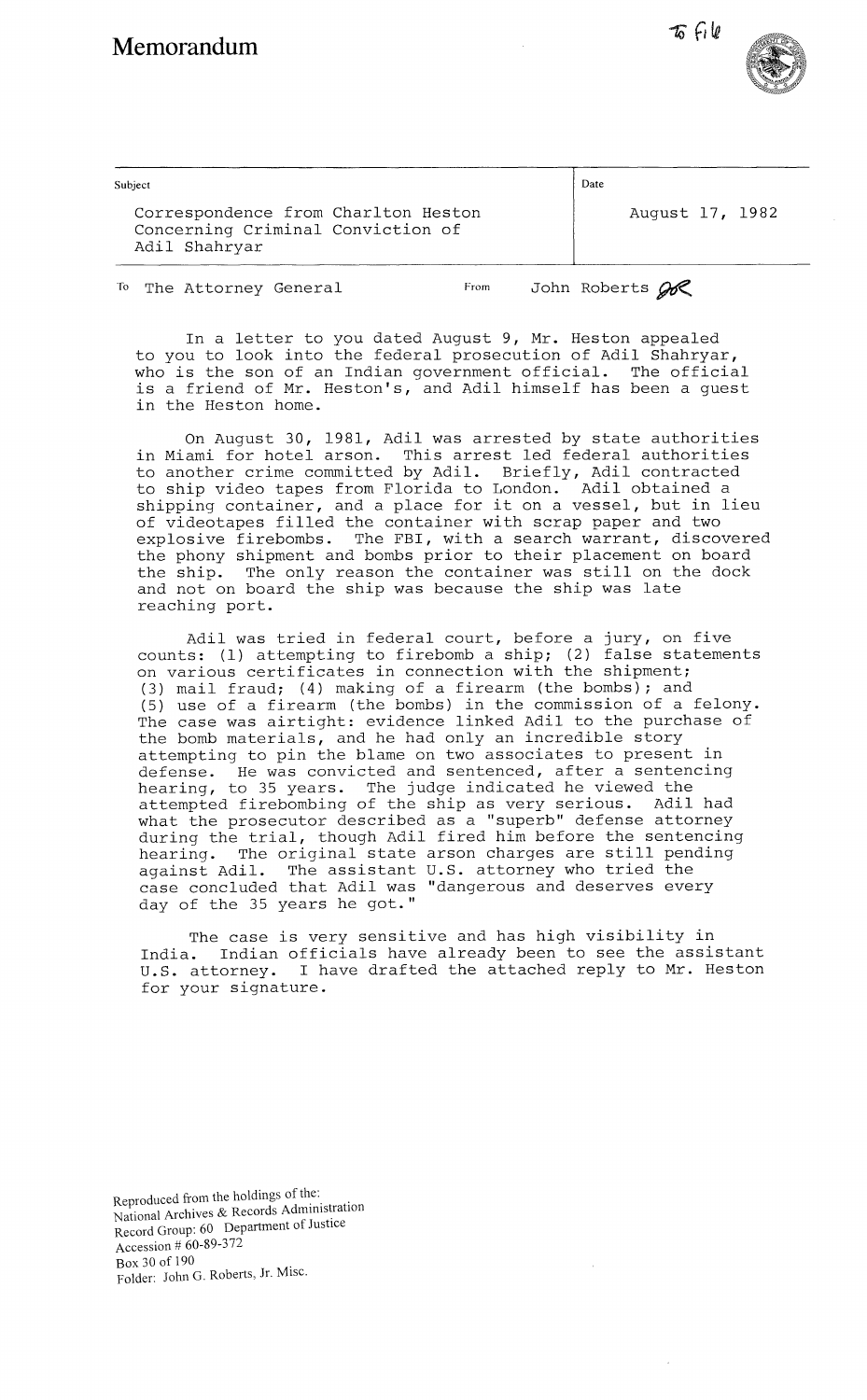## August 9, 1982

Dear Mr. Attorney General:

Justice is a complex matter, and perfect justice is perhaps beyond our reach. That admitted, I nevertheless bring to your attention a case of which you may already be aware, that I feel involves a miscarriage of the American tradition of fair and reasonable treatment before the law. I do so partly because I know the young man in question, but also because my experience in India this July convinced me that a grave mistake had been made which reflects unfavourably against the U.S.

The subject is an Indian citizen, Adil Shahryar, whose father I've known well since 1960, when he was Indian Ambassador to Spain. Adil himself has been a guest in our home, and we always thought of him as a fine boy. His father is Mohammed Yunus, a highly respected member of both of Mrs. Ghandi's governments, and a key figure there since before Independence, when he was a close friend of Mahatma Ghandi. He is currently chairman of the Trade Fair Authority of India. Adil's mother is a professor of Indian history at the University of Dellhi. We knew the boy when he was a student here at Berkeley.

Lydia and I have just returned from Delhi, where we were guests in Mr. Yunus's home and were shocked to learn that Adil has been imprisoned in Florida under a consecutive sentence of thirty five years for a complicated set of charges involving attempted but unconsummated arson and fraud. Mr. Yunus believes his son is totally innocent, as does Adil's American lawyer. Of course I can't make any judgment on his guilt or innocence. I do feel that the matter deserves some further attention, and that the sentence is, to say the least, remarkably harsh. That Adil was jailed for several months without arraignment, then held on bail of \$1,250,000.00, and that his two confederates have gone scot-free, is mystifying. Mr. Yunus has sent me a summary of the matter which I will enclose with this letter.

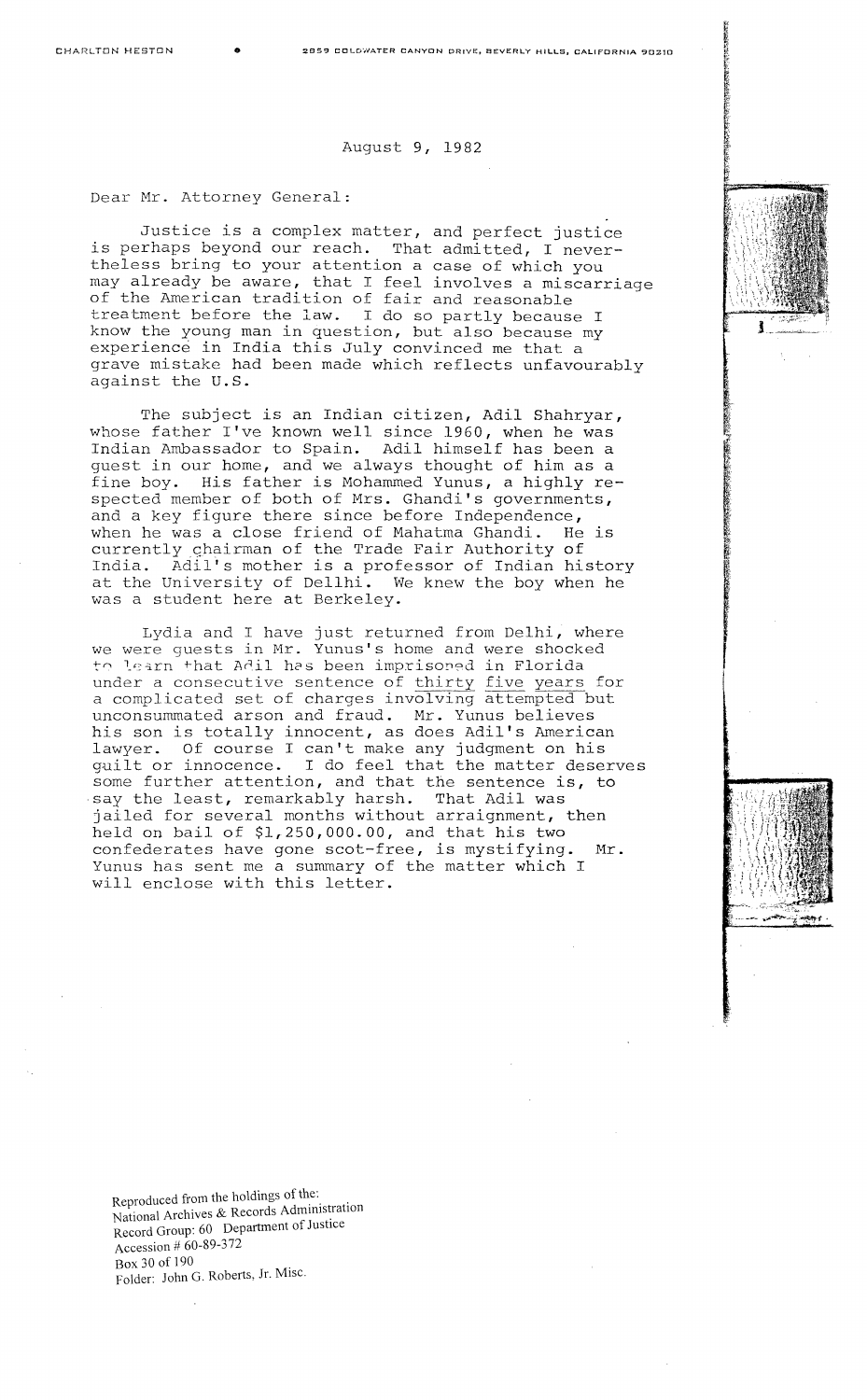<sup>I</sup>cannot judge the parameters of the case, but I do know that Adil had two brain operations here in California, after a motorcycle accident. Once, a guest in our home, Adil came with his head still in bandages. Though his prognosis at that time was-not good, he apparently recovered. Nevertheless, Adil's American lawyer, Richard Hammer (who no longer represents him), insists that Adil was found guilty because he personally antagonized the judge (Federal Court Judge J.W. Kehoe) with his arrogant and overbearing manner. Hammer even found it necessary to have psychiatric appraisals done. Adil was found sane, but it's easy for me to believe that he may have undergone some drastic mental changes since I last saw him.

I know you may have received other appeals on this matter, but I feel I must express my understanding of the case, as well as my deep concern, and to urge that if any other solution can be found, such as deportation, this might be considered.

Lydia and I happened to be in Delhi on the day Hinckley was declared innocent. An Indian official remarked to us that we Americans had a strange country, where a man could shoot the President and get off scot-free, while another could launch a failed fraud and get thirty-five years. I had no answer for him.

I'm sorry to add this to your problems. Still, I'm heartened by the insight and calm moderation you've brought to the heavy responsibilities you've undertaken. Perhaps you can ask one of your staff to bring these qualities to bear on this case.

Lydia and I both applaud you. Our best to Jean as well; we hope to see you soon.

As ever,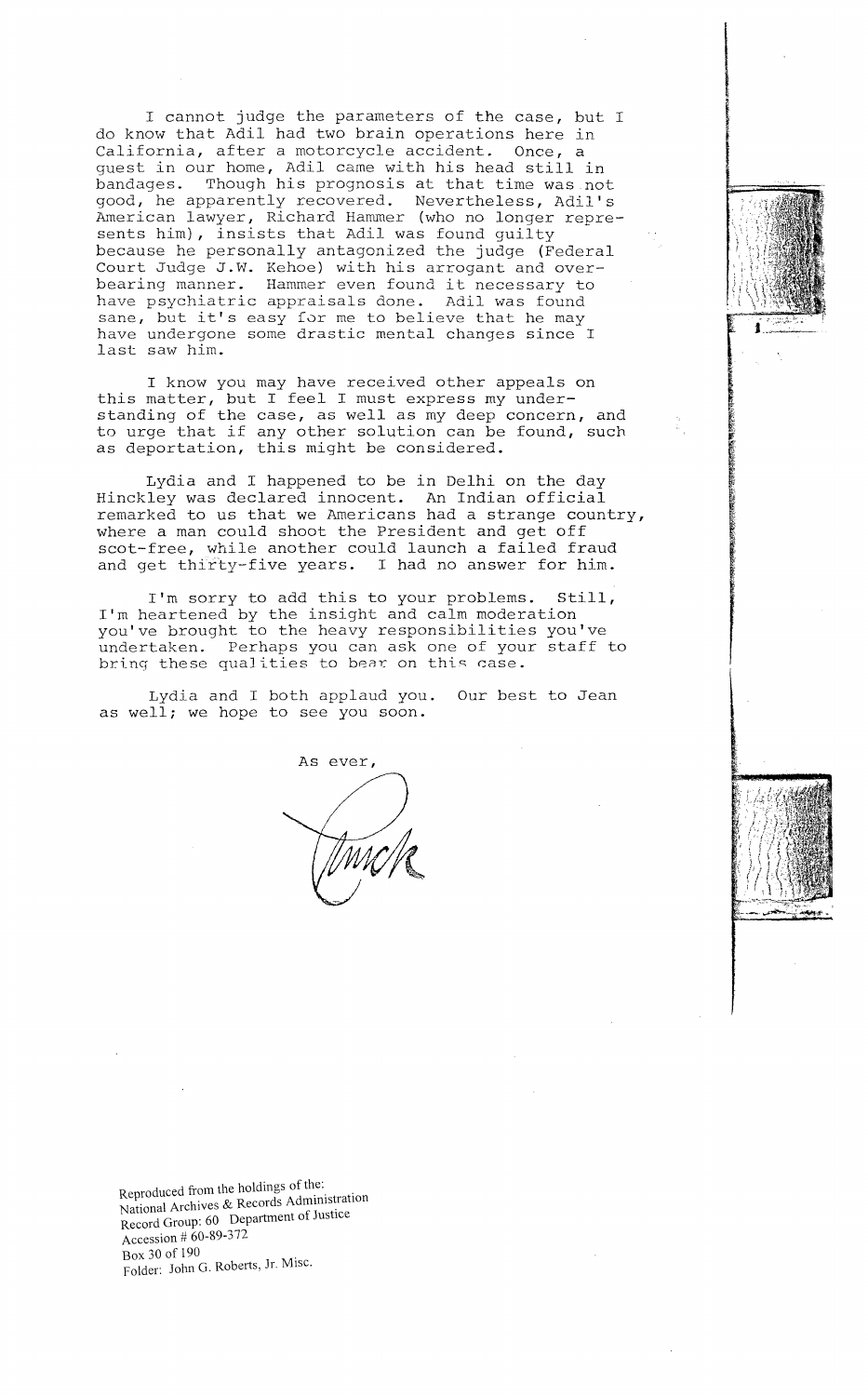Adil Shahryar was arrested at Miami on 30th August, on a charge that he had attempted to set fire to the Sheratc Beach Hotel there. In reality, it was he who informed the management about the fire and it was on the basis of this information that a tragedy was averted. The management was naturally appreciative of his timely warning and shifted him to another room.

A day earlier to his arrest, Adil had a tiff with two men - Bill Hill and Dick Lawson, who were entrusted with the task of procuring and shipping a consignment of Programmed Video Cassettes to London. But since the goods were not ready for shipment and the valadity of the Letter of Credit was about to expire, they informed Adil about a plan to cover up the delay and save cancellation of the Letter of Credit. Adil didn't agree, as he was anxic to get the stuff delivered in London and receive his normal commission. This greatly incensed the two, as they felt that according to their plan the shippers won't accept a damaged container and thus the valadity of the Letter of Credit would be automatically extended. This arson case is still pending with the State of Florida.

Wnile in detention, Federal charges were levelled against Adil that (a) he had filled the container with scrap paper instead of video cassettes and (b) placed an explosive in it with the intent of endangering a ship. This detection took place when he was in jail. He was also asked to furnish a bail of \$ 1.25 million.

The facts of the case are that Adil had a genuine Transferable Letter of Credit for the supply of video cassettes. The consignment was neither insured nor booked in a ship. So the question of defrauding anyone or endangering a ship doesn't arise. The two absconding persons, who got Adil arrested in the first place on an arson charge, later implicated him in other cases, and are still at large. Their arrest warrants were issued in April '82o

The Federal cases were taken up after several months This was contrary to the Speedy Trial Act, which provides trial to begin within seventy days from the date of information/arrest. Being under detention and with such a huge amount of bail to be furnished, Adil was unable to defend his interests during the initial months. He was subsequently convicted by Federal Judge James Kehoe on May 17, 1982 in five .cases to consecutive terms totalling 35 years.